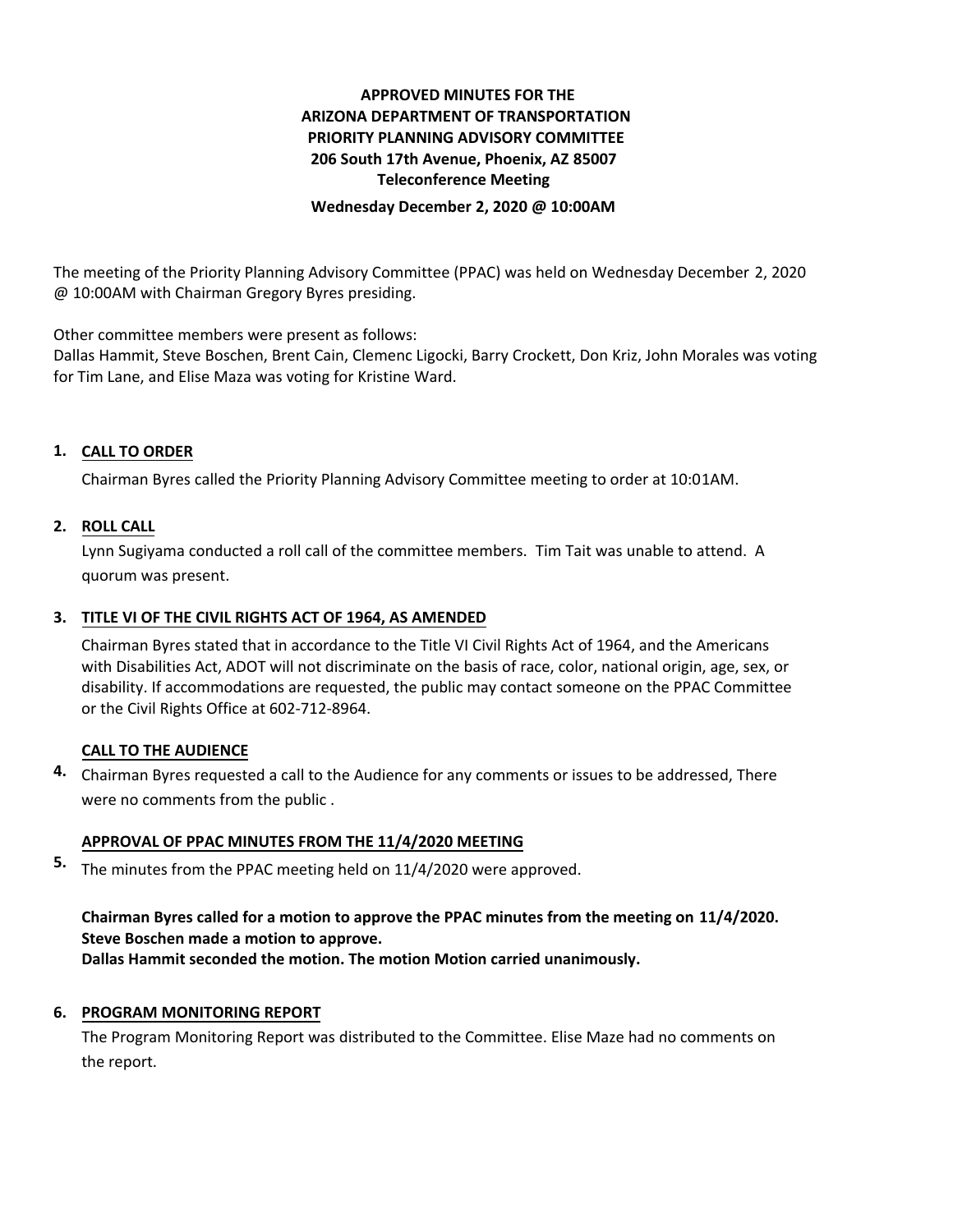## **2021-2025 TRANSPORTATION FACILITIES CONSTRUCTION: DISCUSSION AND POSSIBLE ACTION ON PROGRAM & PROJECT MODIFICATIONS**

| $7 - 1$ | Route & MP:                | $1-40 @ MP 109.0$   |
|---------|----------------------------|---------------------|
|         | <b>Project Name:</b>       | ANVIL ROCK RD TI UP |
|         | <b>Type of Work:</b>       | REPLACE BRIDGE DECK |
|         | County:                    | Yavapai             |
|         | District:                  | <b>Northwest</b>    |
|         | Schedule:                  | FY 2021             |
|         | Project:                   | F025401C TIP#: 9110 |
|         | <b>Project Manager:</b>    | Shantala Ramaiah    |
|         | <b>Program Amount:</b>     | \$3,000,000         |
|         | <b>New Program Amount:</b> | \$0                 |
|         | <b>Requested Action:</b>   | Defer project.      |

| $7-2$ | Route & MP:                | 1-40 @ MP 122.0                             |
|-------|----------------------------|---------------------------------------------|
|       | <b>Project Name:</b>       | E SELIGMAN TI OP, EB/WB                     |
|       | Type of Work:              | <b>CONSTRUCT BRIDGE DECK REHABILITATION</b> |
|       | County:                    | Yavapai                                     |
|       | District:                  | <b>Northwest</b>                            |
|       | Schedule:                  | FY 2021                                     |
|       | Project:                   | F016101C TIP#: 8374                         |
|       | <b>Project Manager:</b>    | Kirstin Huston                              |
|       | <b>Program Amount:</b>     | \$6,500,000                                 |
|       | <b>New Program Amount:</b> | \$0                                         |
|       | <b>Requested Action:</b>   | Defer project.                              |
|       |                            |                                             |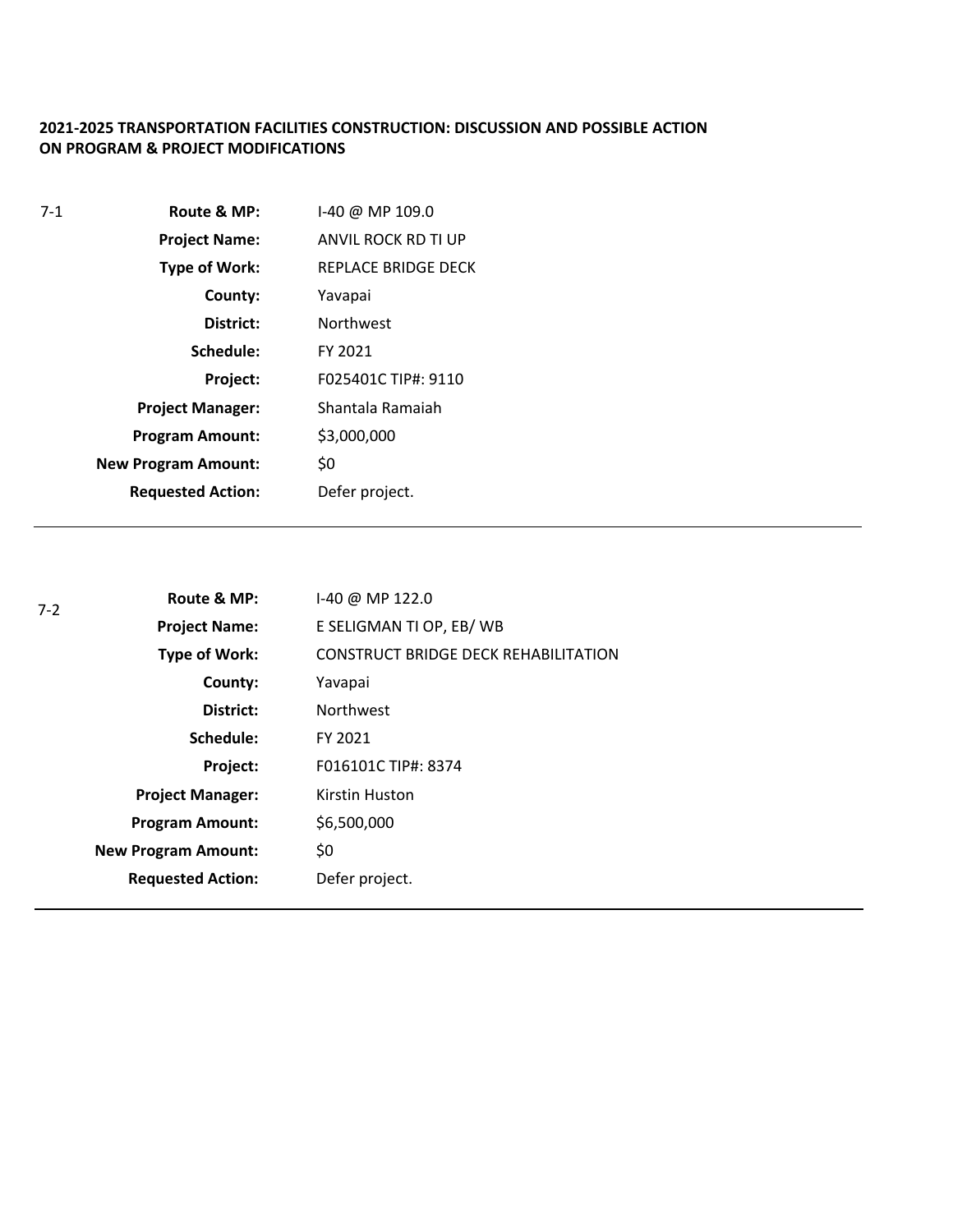| Route & MP:                | $1-40$ @ MP 288.0                      |
|----------------------------|----------------------------------------|
| <b>Project Name:</b>       | <b>HERMOSA DRIVE UP</b>                |
| <b>Type of Work:</b>       | <b>CONSTRUCT BRIDGE REHABILITATION</b> |
| County:                    | Navajo                                 |
| District:                  | <b>Northeast</b>                       |
| Schedule:                  | FY 2021                                |
| Project:                   | F023001C TIP#: 9116                    |
| <b>Project Manager:</b>    | Sandy Thoms                            |
| <b>Program Amount:</b>     | \$3,000,000                            |
| <b>New Program Amount:</b> | \$0                                    |
| <b>Requested Action:</b>   | Defer project.                         |
|                            |                                        |

7-3 **Route & MP:**

**Items 7-1 to 7-3 were presented by: Jennifer Acuna Chairman called for a motion to approve Items7-1 to 7-3. Steve Boschen made the motion to approve. Barry Crockett seconded the motion. Motion carried unanimously**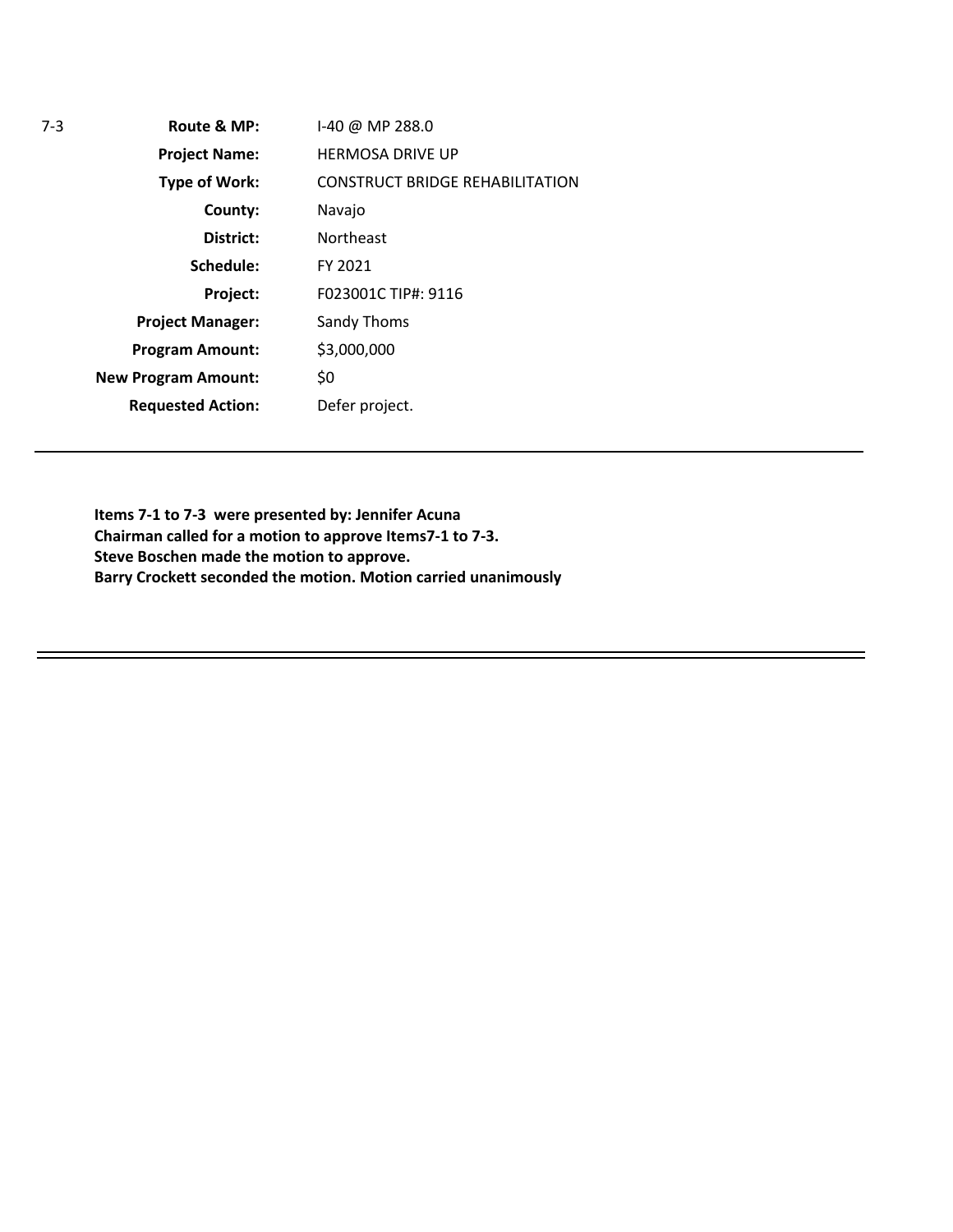| $7-4$ | Route & MP:                | $1-15 \omega$ MP 9.6      |
|-------|----------------------------|---------------------------|
|       | <b>Project Name:</b>       | VIRGIN RIVER BRIDGE NO 1  |
|       | <b>Type of Work:</b>       | <b>BRIDGE REPLACEMENT</b> |
|       | County:                    | Mohave                    |
|       | District:                  | Northcentral              |
|       | Schedule:                  | FY 2021                   |
|       | Project:                   | H876001C TIP#: 10219      |
|       | <b>Project Manager:</b>    | Jennifer Acuna            |
|       | <b>Program Amount:</b>     | \$60,000,000              |
|       | <b>New Program Amount:</b> | \$73,000,000              |
|       | <b>Requested Action:</b>   | Increase budget           |
|       |                            |                           |

**Item 7-4 was presented by: Jennifer Acuna Chairman called for a motion to approve Item 7-4. Brent Cain made the motion to approve. Steve Boschen seconded the motion. Motion carried unanimously**

| $7-5$ | Route & MP:                | SR 89A @ MP 374.0     |
|-------|----------------------------|-----------------------|
|       | <b>Project Name:</b>       | SR-89A & SR-179       |
|       | <b>Type of Work:</b>       | RIGHT TURN SLIP LANES |
|       | County:                    | Coconino              |
|       | District:                  | Northcentral          |
|       | Schedule:                  |                       |
|       | Project:                   | F020601D TIP#: 101184 |
|       | <b>Project Manager:</b>    | Jennifer Acuna        |
|       | <b>Program Amount:</b>     | \$506,000             |
|       | <b>New Program Amount:</b> | \$506,000             |
|       | <b>Requested Action:</b>   | Change scope. Change  |
|       |                            | Type of Work.         |

**Item 7-5 was presented by: Jennifer Acuna Chairman called for a motion to approve Item 7-5. Brent Cain made the motion to approve. Steve Boschen seconded the motion. Motion carried unanimously**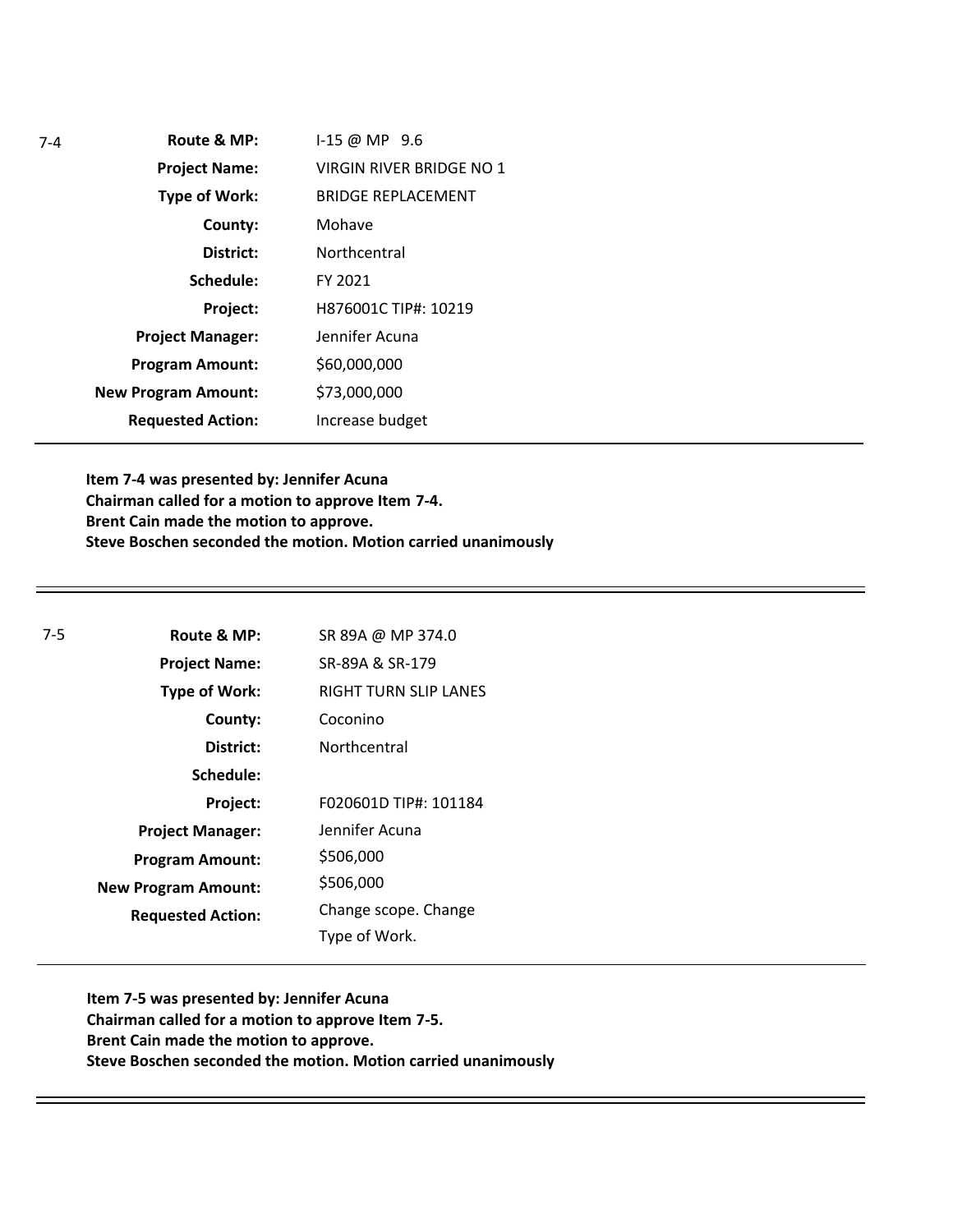| 7-6 | Route & MP:                | SR 87 @ MP 132                  |
|-----|----------------------------|---------------------------------|
|     | <b>Project Name:</b>       | SR 87, Coolidge & B-19, Nogales |
|     | Type of Work:              | UPGRADE TRAFFIC SIGNAL CABINETS |
|     | County:                    | Pinal                           |
|     | District:                  | Southcentral                    |
|     | Schedule:                  |                                 |
|     | Project:                   | F036801C TIP#: 102244           |
|     | <b>Project Manager:</b>    | James Gomes                     |
|     | <b>Program Amount:</b>     | \$0                             |
|     | <b>New Program Amount:</b> | \$180,000                       |
|     | <b>Requested Action:</b>   | <b>Establish New Project</b>    |

**Item 7-2 was presented by: James Gomes Chairman called for a motion to approve Item 7-2. Brent Cain made the motion to approve. Steve Boschen seconded the motion. Motion carried unanimously Discussion followed that the TRACS Number for the project, F036801C, should be changed to F036801X. This is updating the traffic signal cabinets and not a roadway construction project. PRB Form will be revised.** 

| $7 - 7$ | Route & MP:                  | I-10 @ MP 131               |
|---------|------------------------------|-----------------------------|
|         | <b>Project Name:</b>         | <b>AVONDALE BLVD - I-17</b> |
|         | <b>Type of Work: County:</b> | PAVEMENT REHABILITATION     |
|         | District:                    | Maricopa                    |
|         | Schedule:                    | Central                     |
|         | Project:                     | <b>FY 22</b>                |
|         | <b>Project Manager:</b>      | F023301C TIP#: 100335       |
|         | <b>Program Amount: New</b>   | Bharat Kandel               |
|         | <b>Program Amount:</b>       | \$0                         |
|         | <b>Requested Action:</b>     | \$14,600,000                |
|         |                              | Establish FY 21 Project.    |

**Item 7-7 was presented by: Bharat Kandel Chairman called for a motion to approve Item 7-1. Steve Boschen made the motion to approve. Barry Crockett seconded the motion. Motion carried unanimously**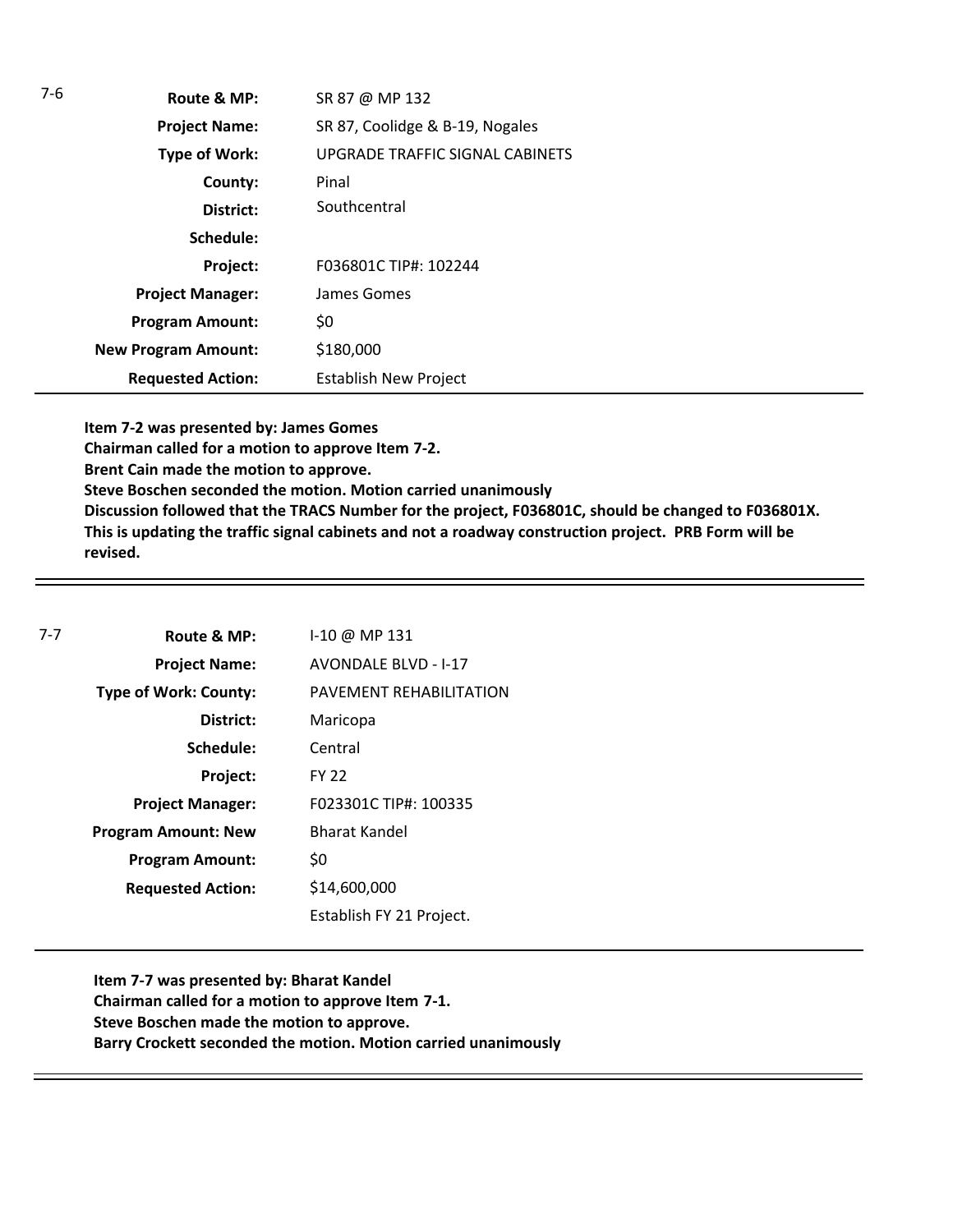| $7-8$ | Route & MP:                | Regionwide                       |
|-------|----------------------------|----------------------------------|
|       | <b>Project Name:</b>       | <b>DMS MESSAGE FUNCTIONALITY</b> |
|       | <b>Type of Work:</b>       | ENHANCE DISPLAY CAPABILITY       |
|       | County:                    | Maricopa                         |
|       | District:                  | Central                          |
|       | Schedule:                  |                                  |
|       | Project:                   | F035501X TIP#: 102251            |
|       | <b>Project Manager:</b>    | John Roberts                     |
|       | <b>Program Amount:</b>     | \$0                              |
|       | <b>New Program Amount:</b> | \$77,000                         |
|       | <b>Requested Action:</b>   | Establish new project            |

**Item 7-8 was presented by: Brent Cain Chairman called for a motion to approve Item 7-8. Steve Boschen made the motion to approve. Dallas Hammit seconded the motion. Motion carried unanimously**

| 7-9 | Route & MP:                | Regionwide                                   |
|-----|----------------------------|----------------------------------------------|
|     | <b>Project Name:</b>       | MAG REGION FWYS / IRU OPERATIONS             |
|     | Type of Work:              | INCIDENT RESPONSE UNIT CONGESTION MITIGATION |
|     | County:                    | Maricopa                                     |
|     | District:                  | Central                                      |
|     | Schedule:                  |                                              |
|     | Project:                   | M716401X, TIP#: 102239                       |
|     | <b>Project Manager:</b>    | Mark Brown                                   |
|     | <b>Program Amount:</b>     | \$0                                          |
|     | <b>New Program Amount:</b> | \$493,000                                    |
|     | <b>Requested Action:</b>   | Establish new project.                       |

**Item 7-9 was presented by: Mark Brown Chairman called for a motion to approve Item 7-9. Brent Cain made the motion to approve. Steve Boschen seconded the motion. Motion carried unanimously**